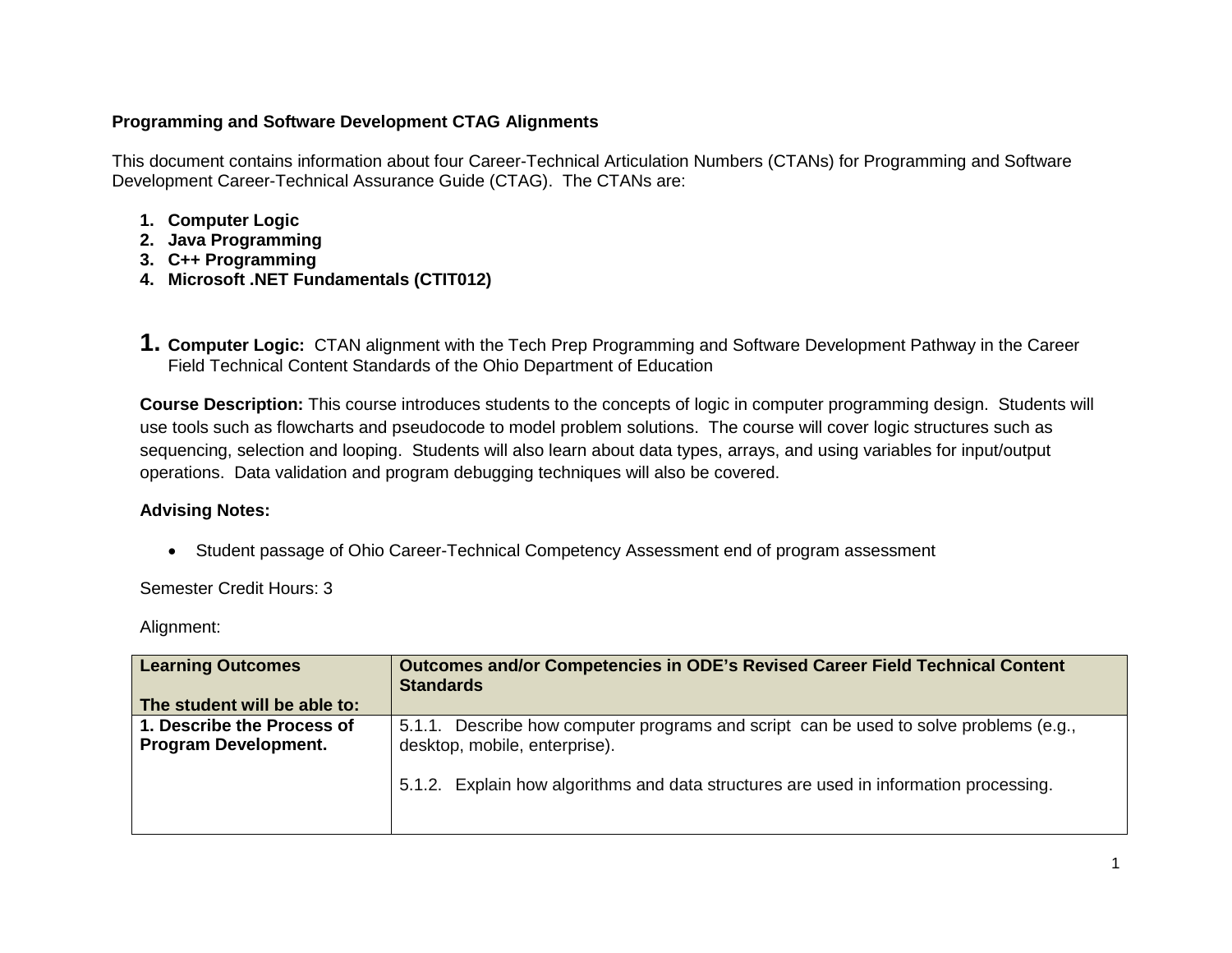|                                                                                 | 5.1.4. Describe, compare, and contrast the basics procedural, structured, object-oriented<br>(OO), and event-driven programming.      |
|---------------------------------------------------------------------------------|---------------------------------------------------------------------------------------------------------------------------------------|
|                                                                                 |                                                                                                                                       |
|                                                                                 | 5.1.5. Describe the concepts of data management through programming languages.                                                        |
| 2. Identify programming<br>languages and their<br>applications.                 | 5.1.6. Analyze the strengths and weaknesses of different languages for solving a specific<br>problem.                                 |
|                                                                                 | 5.1.7. Compare and contrast the functions and operations of compilers and interpreters.                                               |
| 3. Use modeling tools to<br>design program solutions.                           | 5.1.3. Model the solution using both graphic tools (e.g., flowcharts) and pseudocode<br>techniques.                                   |
|                                                                                 | 5.6.7 Document a design using the appropriate tools (e.g., program flowchart, dataflow<br>diagrams, Unified Modeling Language [UML]). |
| 4. Identify data types and use<br>variables for input and output<br>operations. | 5.2<br><b>Computational and String Operations: Develop code that performs computational</b><br>and string operations.                 |
|                                                                                 | 5.2.1. Compare and contrast primitive types of numeric and nonnumeric data (e.g., integers,<br>floats, Boolean, strings).             |
|                                                                                 | 5.2.2. Identify the scope of data (e.g., global versus local, variables, constants, arrays).                                          |
|                                                                                 | 5.2.3. Write code that uses arithmetic operations.                                                                                    |
|                                                                                 | 5.2.4. Write code that uses subtotals and final totals.                                                                               |
|                                                                                 | 5.2.5. Write code that applies string operations (e.g., concatenation, pattern matching,<br>substring).                               |
| 5. Identify and use arrays.                                                     | 5.2.2 Identify the scope of data (e.g., global vs. local, variables, constants, arrays).                                              |
| 6. Identify and use logic<br>structures.                                        | Logical Operations and Control Structures: Develop code that uses logical<br>5.3<br>operations and control structures.                |
|                                                                                 | 5.3.1. Explain Boolean logic.                                                                                                         |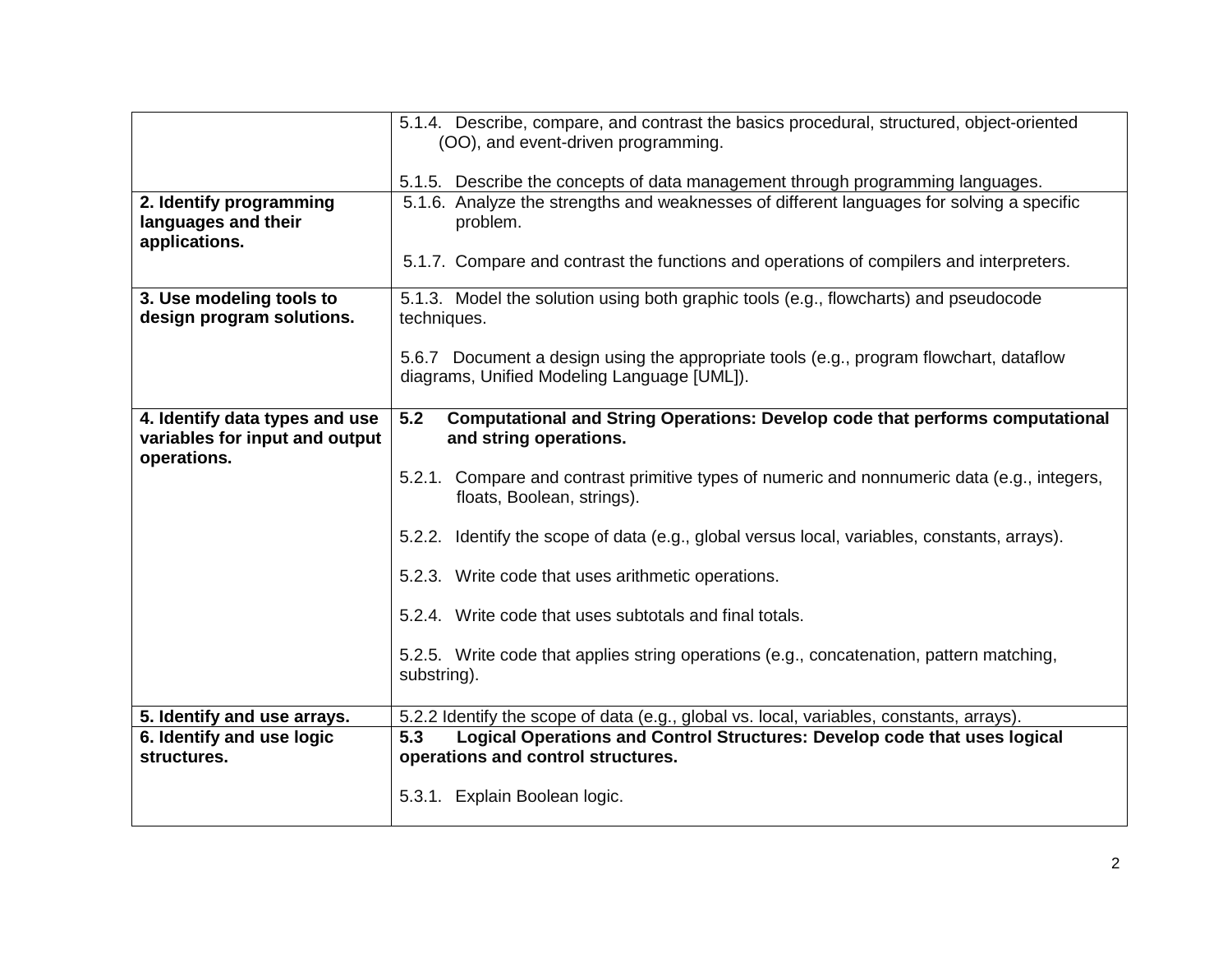|                               | 5.3.2. Solve a truth table.                                                                                                                                                                |
|-------------------------------|--------------------------------------------------------------------------------------------------------------------------------------------------------------------------------------------|
|                               |                                                                                                                                                                                            |
|                               | 5.3.3. Write code that uses logical operators (e.g., and, or, not).                                                                                                                        |
|                               | 5.3.4. Write code that uses relational operators and compound conditions.                                                                                                                  |
|                               | 5.3.5. Write code that uses conditional control structures (e.g., if, if-then-else).                                                                                                       |
|                               | 5.3.6. Write code that uses repetition control structures (e.g., while, for).                                                                                                              |
|                               | 5.3.7. Write code that uses selection control structures (e.g., case, switch).                                                                                                             |
|                               | 5.3.8. Write code that uses nested structures and recursion.                                                                                                                               |
|                               | 5.3.9. Write code that creates and calls functions.                                                                                                                                        |
|                               | 5.3.10. Code error-handling techniques                                                                                                                                                     |
|                               | 5.3.11. Write code to access data repositories.                                                                                                                                            |
|                               | 5.3.12. Write code to create classes, objects, and methods.                                                                                                                                |
| 7. Describe and use error-    | 5.3.10 Code error-handling techniques                                                                                                                                                      |
| checking and data validation. |                                                                                                                                                                                            |
|                               | 5.4.5 Test the program using defined test cases.                                                                                                                                           |
|                               | 5.4.6 Correct syntax and runtime errors.                                                                                                                                                   |
|                               | 5.4.7 Debug logic errors.                                                                                                                                                                  |
|                               | 5.5.1 Develop programs using data validation techniques.                                                                                                                                   |
|                               | 5.6.14 Ensure code quality by testing and debugging the application (e.g. system testing, user<br>acceptance testing).<br>5.6.17 Collect application feedback and maintain the application |
|                               |                                                                                                                                                                                            |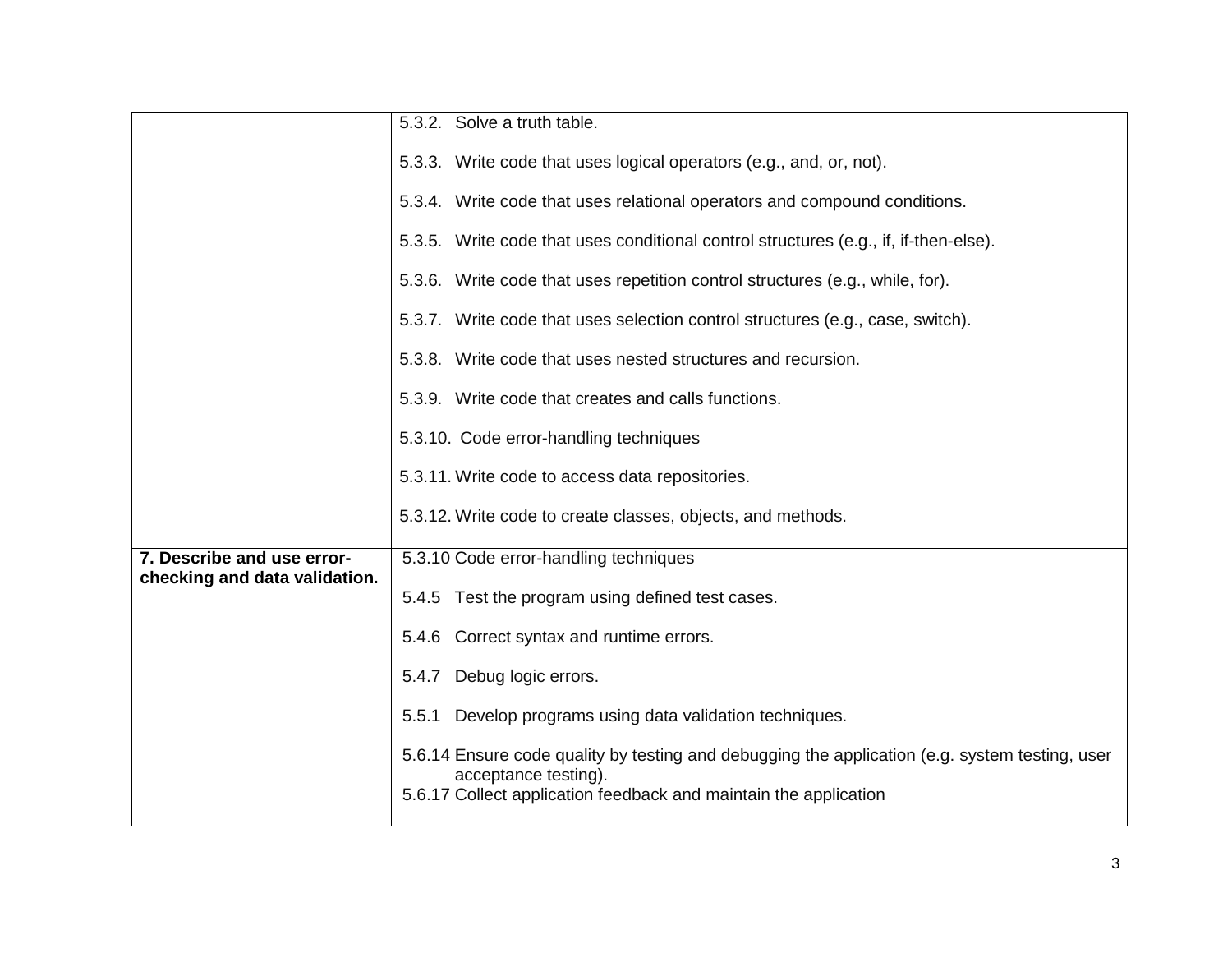| 8. Create program<br>documentation.        | 5.1.8 Describe version control and the relevance of documentation.                                         |
|--------------------------------------------|------------------------------------------------------------------------------------------------------------|
|                                            | 5.6.8 Create documentation (e.g., implementation plan, contingency plan, data dictionary, user  <br>help). |
| 9. Create and use functions<br>and modules | 5.3.9. Write code that creates and calls functions.                                                        |

**2. Java Programming:** CTAN alignment with the Tech Prep Programming and Software Development Pathway in the Career Field Technical Content Standards of the Ohio Department of Education

**Course Description:** This course introduces object-oriented concepts such as instantiation, polymorphism, inheritance, and encapsulation. Students will learn how to create classes, objects and methods. Java data types, data structures, and events will be covered. Students will use Java to create console, desktop, and mobile applications.

Advising Notes:

- Student passage of Ohio Career-Technical Competency Assessment end of program assessment
- Recommended Prerequisite Computer Logic
- Regarding Learning Outcome 8, please demonstrate that the course uses data structures and algorithms and program development.

Semester Credit Hours: 3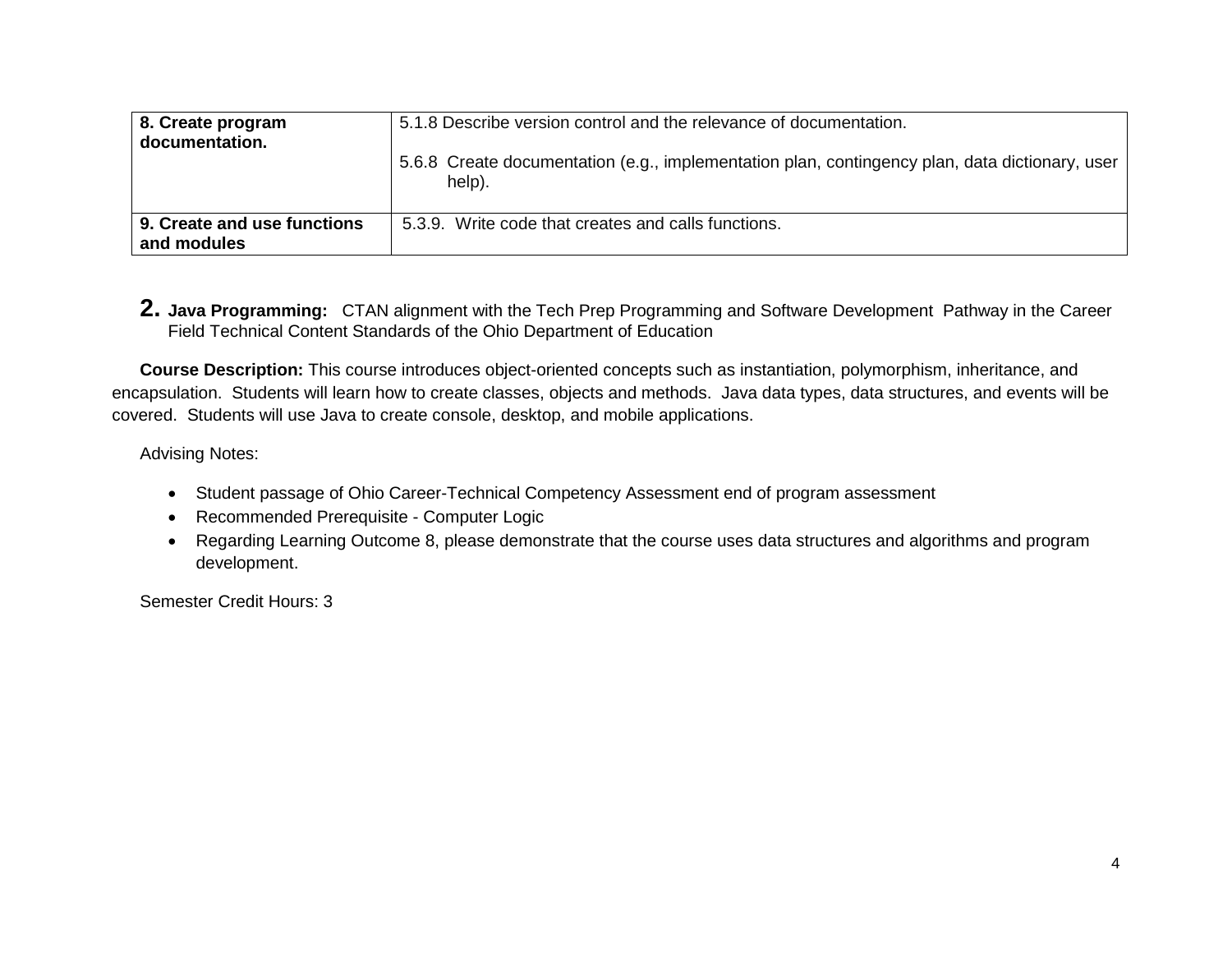| <b>Learning Outcomes</b>     | Outcomes and/or Competencies in ODE's Revised Career Field Technical Content<br><b>Standards</b>                                         |
|------------------------------|------------------------------------------------------------------------------------------------------------------------------------------|
| The student will be able to: |                                                                                                                                          |
| 1. Apply object oriented     | 5.1.4. Describe, compare, and contrast the basics of procedural, structured, object-oriented                                             |
| concepts to develop          | (OO), and event-driven programming.                                                                                                      |
| programs, including          |                                                                                                                                          |
| encapsulation, abstraction,  |                                                                                                                                          |
| inheritance, polymorphism,   |                                                                                                                                          |
| and interfaces.              |                                                                                                                                          |
| 2. Use development tools to  | 5.4<br>Integrated Development Environment: Build and test a program using an                                                             |
| develop programs.            | integrated development environment (IDE).                                                                                                |
|                              | 5.4.1. Configure options, preferences, and tools.                                                                                        |
|                              | 5.4.2. Write and edit code in the IDE.                                                                                                   |
|                              | 5.4.3. Compile or interpret a working program.                                                                                           |
|                              | 5.4.4. Define test cases.                                                                                                                |
|                              | 5.4.5. Test the program using defined test cases.                                                                                        |
|                              | 5.4.6. Correct syntax and runtime errors.                                                                                                |
|                              | 5.4.7. Debug logic errors.                                                                                                               |
|                              | 5.6.4 I dentify a programming language, framework, and an integrated development<br>environment (IDE).                                   |
|                              | Document a design using the appropriate tools (e.g., program flowchart, dataflow<br>5.6.7<br>diagrams, Unified Modeling Language [UML]). |
|                              | 5.6.12 Compare and contrast software methodologies (e.g. agile, waterfall)                                                               |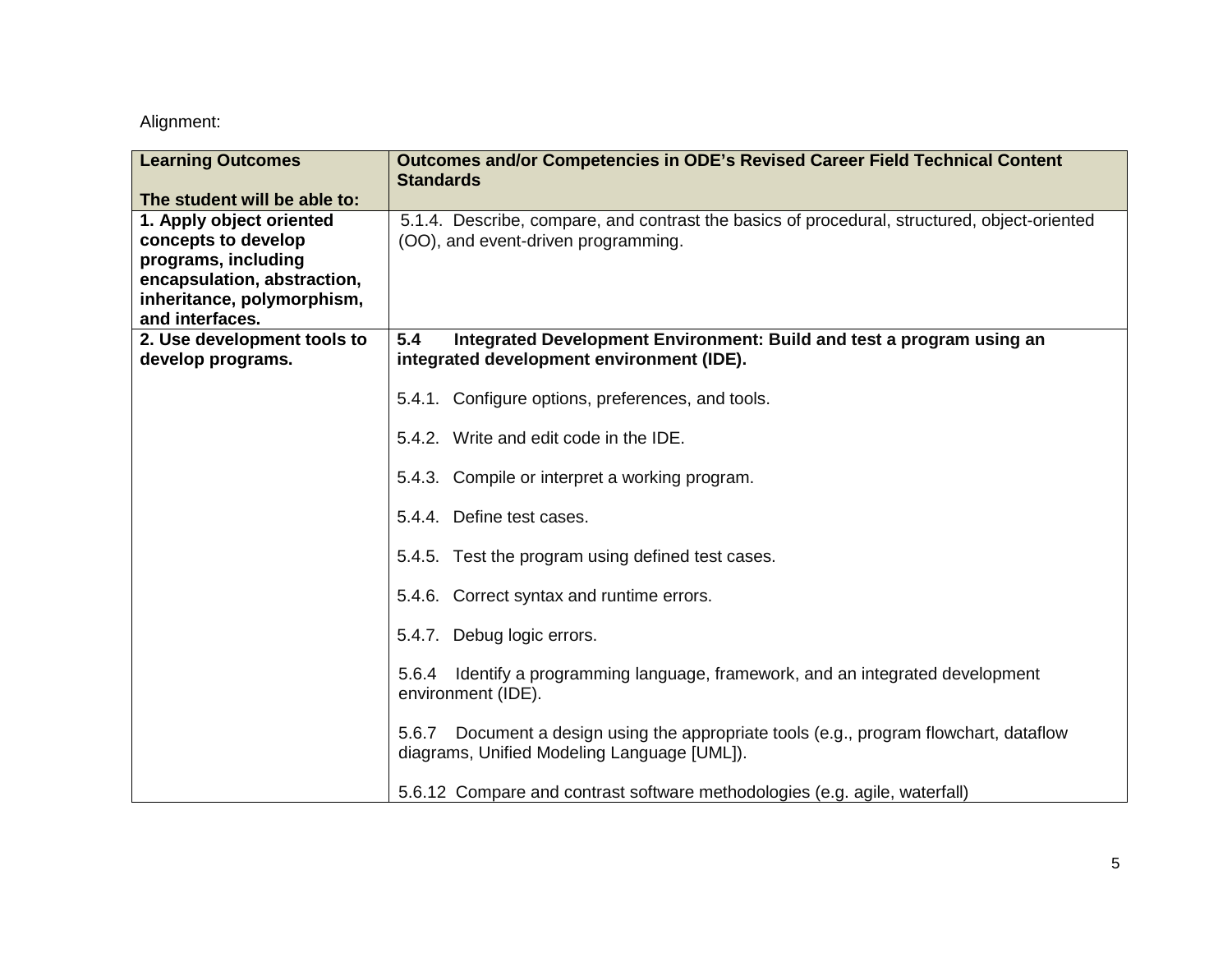| 3. Create classes, objects                                                  | 5.5.4<br>Develop programs that call other programs.                                                                       |
|-----------------------------------------------------------------------------|---------------------------------------------------------------------------------------------------------------------------|
| and methods using an object                                                 |                                                                                                                           |
| oriented language                                                           | 5.6.11 Develop the application.                                                                                           |
|                                                                             | 5.3.12. Write code to create classes, objects, and methods.                                                               |
| 4. Use primitive and<br>reference data types in<br>computational and string | Computational and String Operations: Develop code that performs computational<br>5.2<br>and string operations.            |
| operations.                                                                 | 5.2.1. Compare and contrast primitive types of numeric and nonnumeric data (e.g., integers,<br>floats, Boolean, strings). |
|                                                                             | 5.2.2. Identify the scope of data (e.g., global versus local, variables, constants, arrays).                              |
|                                                                             | 5.2.3. Write code that uses arithmetic operations.                                                                        |
|                                                                             | 5.2.4. Write code that uses subtotals and final totals.                                                                   |
|                                                                             | 5.2.5. Write code that applies string operations (e.g., concatenation, pattern matching,<br>substring).                   |
| 5. Use error checking and<br>exception handling in<br>program development.  | 5.4.5 Test the program using defined test cases.                                                                          |
| 6. Debug and test program                                                   | 5.4.6 Correct syntax and runtime errors.                                                                                  |
| code.                                                                       | 5.4.7 Debug logic errors.                                                                                                 |
|                                                                             | 5.6.14 Ensure code quality by testing and debugging the application (e.g. system testing, user<br>acceptance testing).    |
| 7. Test and validate program                                                | 5.5.1 Develop programs using data validation techniques.                                                                  |
| output.                                                                     | 5.6.13 Perform code reviews (e.g. peer walkthrough, static analysis)                                                      |
|                                                                             | 5.6.14 Ensure code quality by testing and debugging the application (e.g. system testing, user<br>acceptance testing).    |
|                                                                             | 5.6.17 Collect application feedback and maintain the application.                                                         |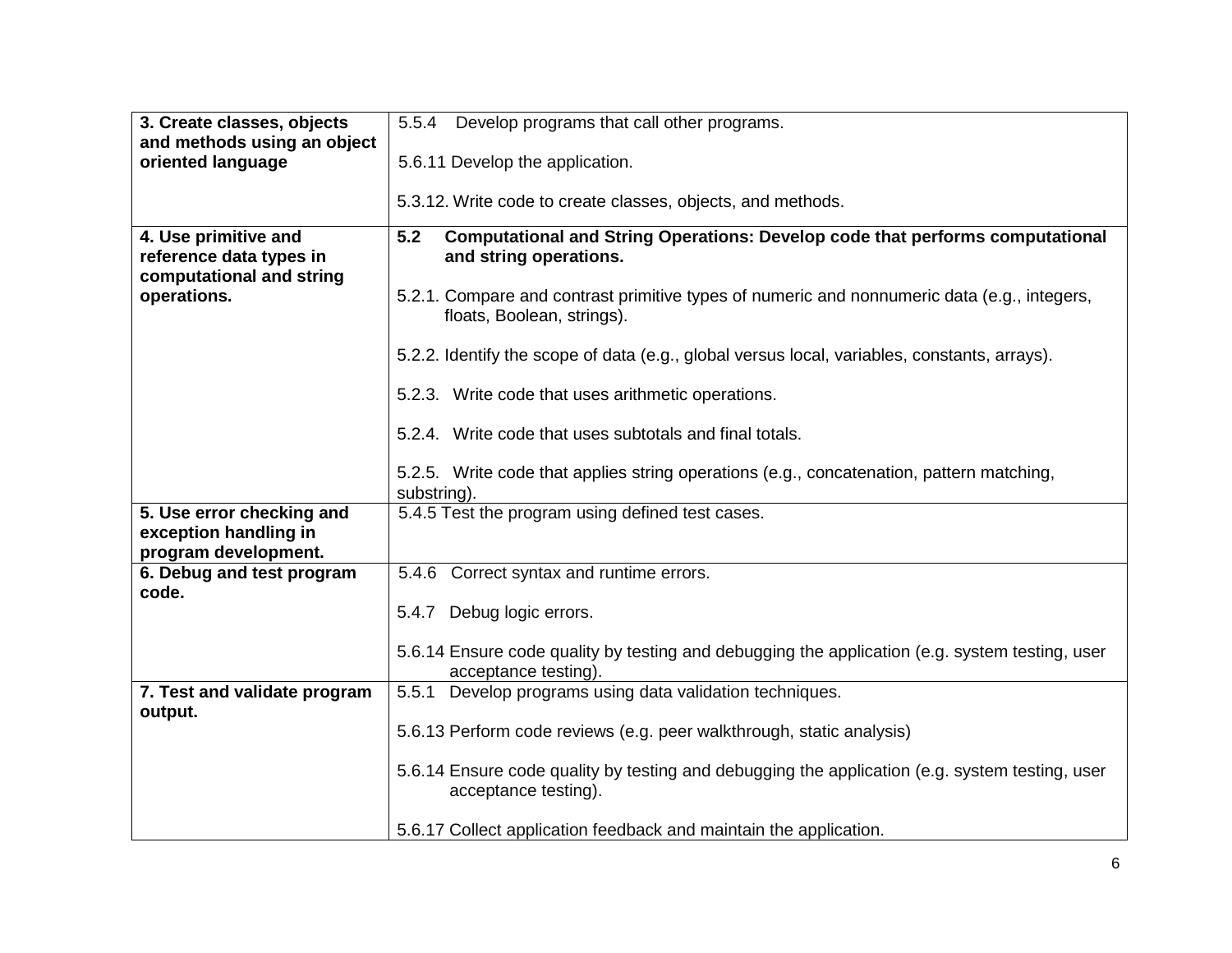| 8. Use data structures in<br>program development     | 5.1.2 Explain how algorithms and data structures are used in information processing.     |
|------------------------------------------------------|------------------------------------------------------------------------------------------|
|                                                      | 5.2.2 Identify the scope of data (e.g., global vs. local, variables, constants, arrays). |
|                                                      | 5.3.8 Write code that uses nested structures and recursion.                              |
| 9. Use I/O methods to<br>develop programs            | 5.6.5. Identify input and output (I/O) requirements.                                     |
|                                                      | 5.6.6. Design system inputs, outputs, and processes.                                     |
| 10. Write executable object<br>oriented source code. | 5.4.1. Configure options, preferences, and tools.                                        |
|                                                      | 5.4.2. Write and edit code in the IDE.                                                   |
|                                                      | 5.4.3. Compile or interpret a working program.                                           |
|                                                      | 5.6.11 Develop the application.                                                          |
|                                                      | 5.6.16 Deploy the application.                                                           |

**3. C++ Programming:** CTAN alignment with the Tech Prep Programming and Software Development Pathway in the Career Field Technical Content Standards of the Ohio Department of Education

**Course Description:** This course introduces object-oriented concepts such as instantiation, polymorphism, inheritance, and encapsulation. Students will learn how to create classes, objects, and member functions. C++ data types, pointers, structures, and arrays will be covered. Students will use C++ to create object oriented console programs.

Advising Notes:

- Student passage of Ohio Career-Technical Competency Assessment end of program assessment
- Recommended prerequisite: Computer Logic

Semester Credit Hours: 3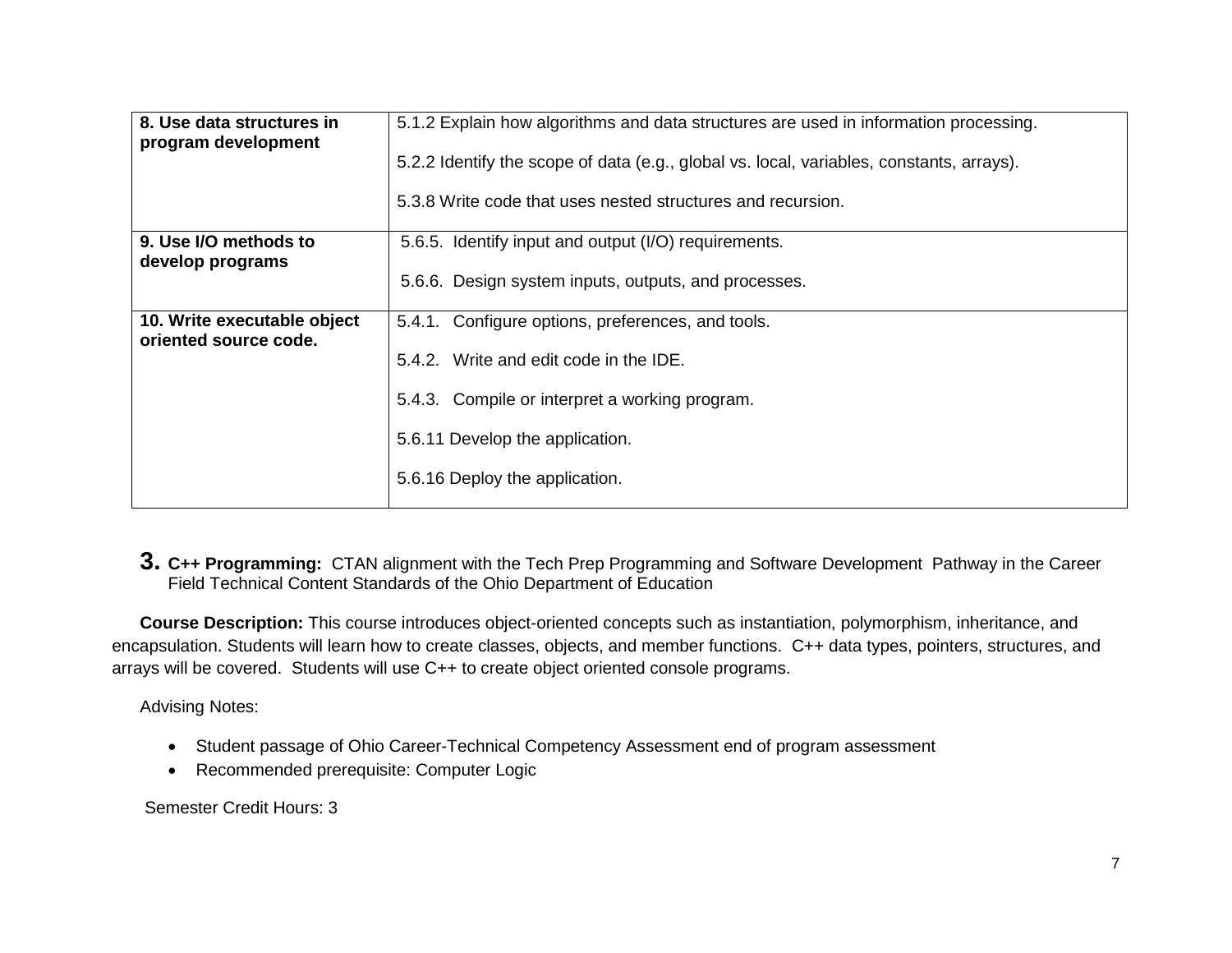| <b>Proposed Learning</b>     | <b>Outcomes and/or Competencies in ODE's Revised Career Field Technical Content</b>          |
|------------------------------|----------------------------------------------------------------------------------------------|
| <b>Outcomes</b>              | <b>Standards</b>                                                                             |
| The student will be able to: |                                                                                              |
| 1. Apply object-oriented     | 5.1.4. Describe, compare, and contrast the basics of procedural, structured, object-oriented |
| concepts to develop          | (OO), and event-driven programming.                                                          |
| programs.                    |                                                                                              |
| 2. Use development tools to  | 5.4<br>Integrated Development Environment: Build and test a program using an                 |
| develop programs.            | integrated development environment (IDE).                                                    |
|                              |                                                                                              |
|                              | 5.4.1. Configure options, preferences, and tools.                                            |
|                              |                                                                                              |
|                              | 5.4.2. Write and edit code in the IDE.                                                       |
|                              |                                                                                              |
|                              | 5.4.3. Compile or interpret a working program.                                               |
|                              |                                                                                              |
|                              | 5.4.4. Define test cases.                                                                    |
|                              | 5.4.5. Test the program using defined test cases.                                            |
|                              |                                                                                              |
|                              | 5.4.6. Correct syntax and runtime errors.                                                    |
|                              |                                                                                              |
|                              | 5.4.7. Debug logic errors.                                                                   |
|                              |                                                                                              |
|                              | 5.6.4 Identify a programming language, framework, and an integrated development              |
|                              | environment (IDE).                                                                           |
|                              |                                                                                              |
|                              | 5.6.7 Document a design using the appropriate tools (e.g., program flowchart, dataflow       |
|                              | diagrams, Unified Modeling Language [UML]).                                                  |
|                              | 5.6.12 Compare and contrast software methodologies (e.g. agile, waterfall)                   |
| 3. Create classes, objects   | 5.5.4<br>Develop programs that call other programs.                                          |
| and methods using an object  |                                                                                              |
| oriented language            | Develop the application.<br>5.6.11                                                           |
|                              |                                                                                              |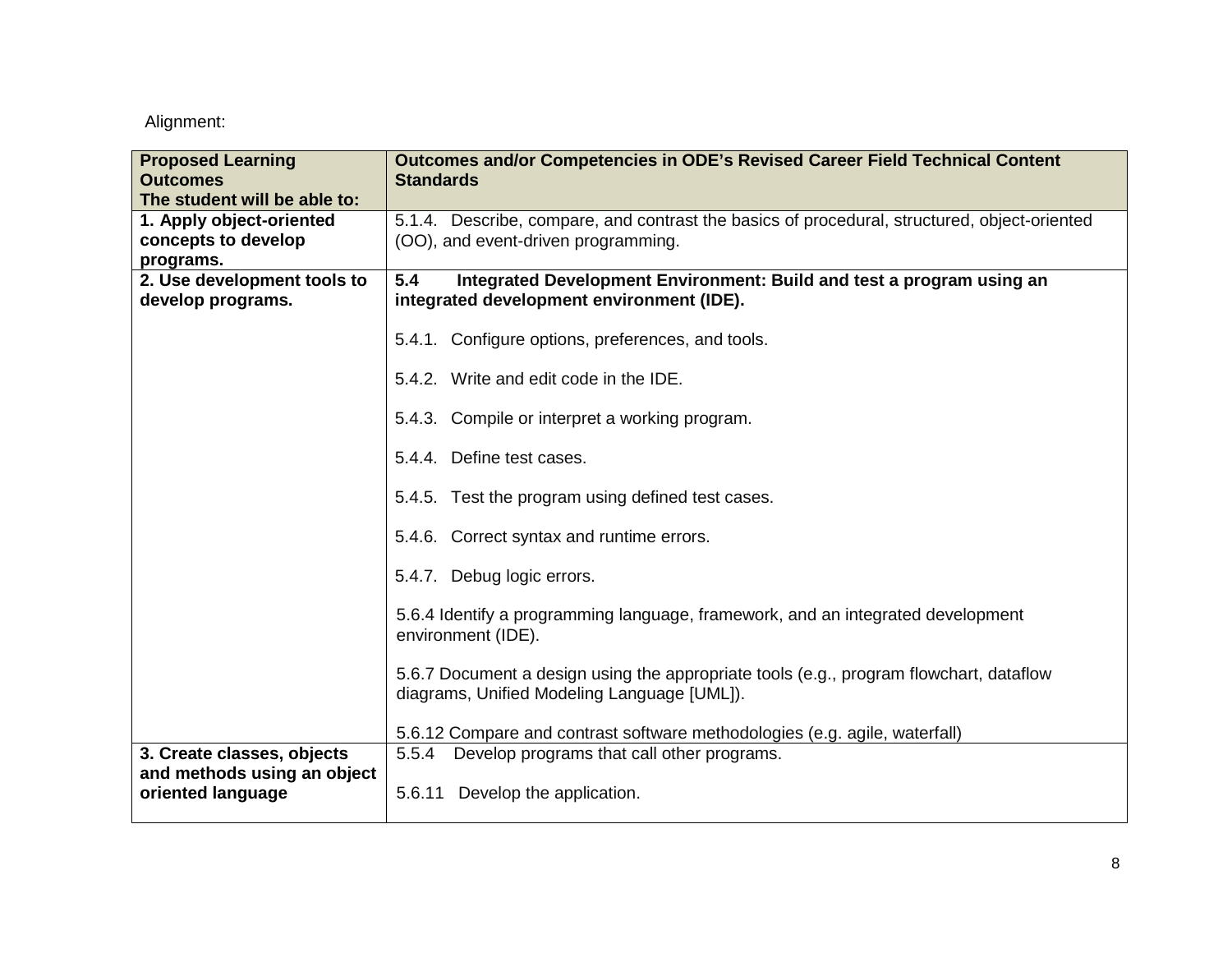|                              | 5.3.12. Write code to create classes, objects, and methods.                                                               |
|------------------------------|---------------------------------------------------------------------------------------------------------------------------|
| 4. Use primitive and         | Computational and String Operations: Develop code that performs computational<br>5.2                                      |
| reference data types such as | and string operations.                                                                                                    |
| pointers in computational    |                                                                                                                           |
| and string operations.       | 5.2.1. Compare and contrast primitive types of numeric and nonnumeric data (e.g., integers,<br>floats, Boolean, strings). |
|                              | 5.2.2. Identify the scope of data (e.g., global versus local, variables, constants, arrays).                              |
|                              | 5.2.3. Write code that uses arithmetic operations.                                                                        |
|                              | 5.2.4. Write code that uses subtotals and final totals.                                                                   |
|                              | 5.2.5. Write code that applies string operations (e.g., concatenation, pattern matching,<br>substring).                   |
| 5. Use error checking and    | 5.4.5 Test the program using defined test cases.                                                                          |
| exception handling in        |                                                                                                                           |
| program development.         |                                                                                                                           |
| 6. Debug and test program    | 5.4.6 Correct syntax and runtime errors.                                                                                  |
| code.                        |                                                                                                                           |
|                              | 5.4.7 Debug logic errors.                                                                                                 |
|                              | 5.6.14 Ensure code quality by testing and debugging the application (e.g. system testing, user<br>acceptance testing).    |
| 7. Test and validate program | 5.5.1<br>Develop programs using data validation techniques.                                                               |
| output.                      |                                                                                                                           |
|                              | 5.6.13 Perform code reviews (e.g. peer walkthrough, static analysis)                                                      |
|                              |                                                                                                                           |
|                              | 5.6.14 Ensure code quality by testing and debugging the application (e.g. system testing, user                            |
|                              | acceptance testing).                                                                                                      |
|                              | 5.6.17 Collect application feedback and maintain the application.                                                         |
| 8. Use data structures in    | 5.1.2 Explain how algorithms and data structures are used in information processing.                                      |
| program development          |                                                                                                                           |
|                              | 5.2.2 Identify the scope of data (e.g., global vs. local, variables, constants, arrays).                                  |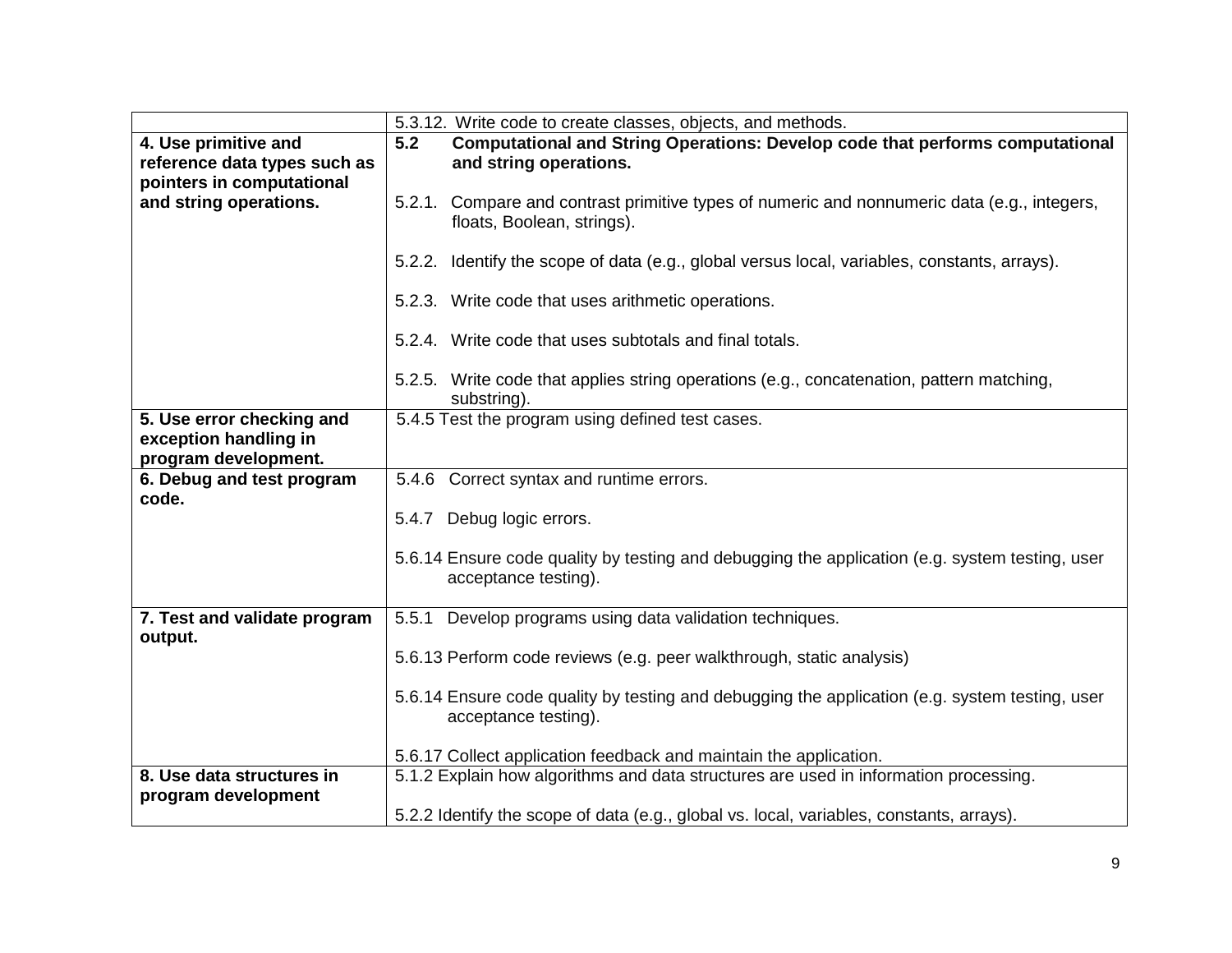|                                                | 5.3.8 Write code that uses nested structures and recursion.                                                            |
|------------------------------------------------|------------------------------------------------------------------------------------------------------------------------|
| 9. Use logic structures to<br>develop programs | Logical Operations and Control Structures: Develop code that uses logical<br>5.3<br>operations and control structures. |
|                                                | 5.3.1. Explain Boolean logic.                                                                                          |
|                                                | 5.3.2. Solve a truth table.                                                                                            |
|                                                | 5.3.3. Write code that uses logical operators (e.g., and, or, not).                                                    |
|                                                | 5.3.4. Write code that uses relational operators and compound conditions.                                              |
|                                                | 5.3.5. Write code that uses conditional control structures (e.g., if, if-then-else).                                   |
|                                                | 5.3.6. Write code that uses repetition control structures (e.g., while, for).                                          |
|                                                | 5.3.7. Write code that uses selection control structures (e.g., case, switch).                                         |
|                                                | 5.3.8. Write code that uses nested structures and recursion.                                                           |
|                                                | 5.3.9. Write code that creates and calls functions.                                                                    |
|                                                | 5.3.10. Code error-handling techniques                                                                                 |
|                                                | 5.3.11. Write code to access data repositories.                                                                        |
|                                                | 5.3.12. Write code to create classes, objects, and methods.                                                            |
| 10. Use I/O methods to                         | 5.6.5. Identify input and output (I/O) requirements.                                                                   |
| develop programs                               | 5.6.6. Design system inputs, outputs, and processes.                                                                   |
|                                                | 5.4.1. Configure options, preferences, and tools.                                                                      |
| 11. Produce object oriented<br>source code     |                                                                                                                        |
|                                                | 5.4.2. Write and edit code in the IDE.                                                                                 |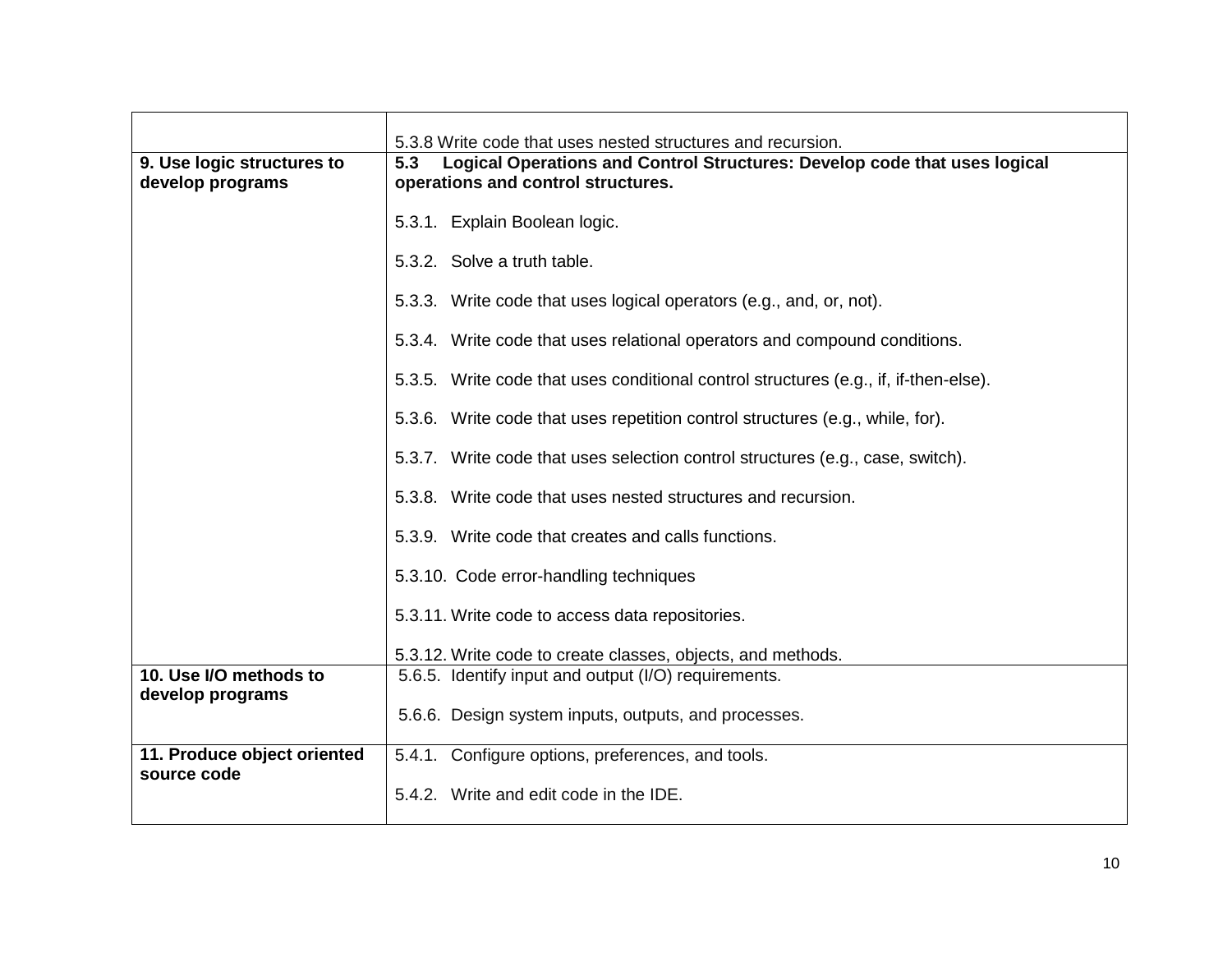| 5.4.3. Compile or interpret a working program. |
|------------------------------------------------|
| 5.6.11 Develop the application.                |
| 5.6.16 Deploy the application.                 |

**4. Microsoft .NET Fundamentals (CTIT012):** CTAN alignment with the Tech Prep Programming and Software Development Pathway in the Career Field Technical Content Standards of the Ohio Department of Education.

Course Description: This course uses Visual Basic .NET, as an object-oriented/event-driven environment in which to teach programming concepts. The student will use .NET applications to create and test windows based business programs.

Advising Notes:

- Course prepares students to take MTA Exam 98-372 (Microsoft .NET Fundamentals) or current equivalent.
- Student passage of Ohio Career-Technical Competency Assessment end of program assessment required for postsecondary credit.
- Recommended Prerequisite Computer Logic
- The content of Learning Outcome #4 will be addressed in the recommended prerequisite—Computer Logic

Credit Hours: 3

| <b>Learning Outcomes</b>      | <b>Outcomes and/or Competencies in ODE's Revised Career Field Technical Content</b><br><b>Standards</b> |
|-------------------------------|---------------------------------------------------------------------------------------------------------|
| The student will be able to:  |                                                                                                         |
| 1. Use .NET framework         | 5.2.2. Identify the scope of data (e.g., global vs. local, variables, constants, arrays).               |
| concepts (i.e. basic          |                                                                                                         |
| application settings,         | Logical Operations and Control Structures: Develop code that uses logical<br>5.3                        |
| variables and constants,      | operations and control structures.                                                                      |
| basic control structures such |                                                                                                         |
| as sequence, selection and    | 5.3.1. Explain Boolean logic.                                                                           |
| iteration, event handling and |                                                                                                         |
| error/exception handling)     | 5.3.2. Solve a truth table.                                                                             |